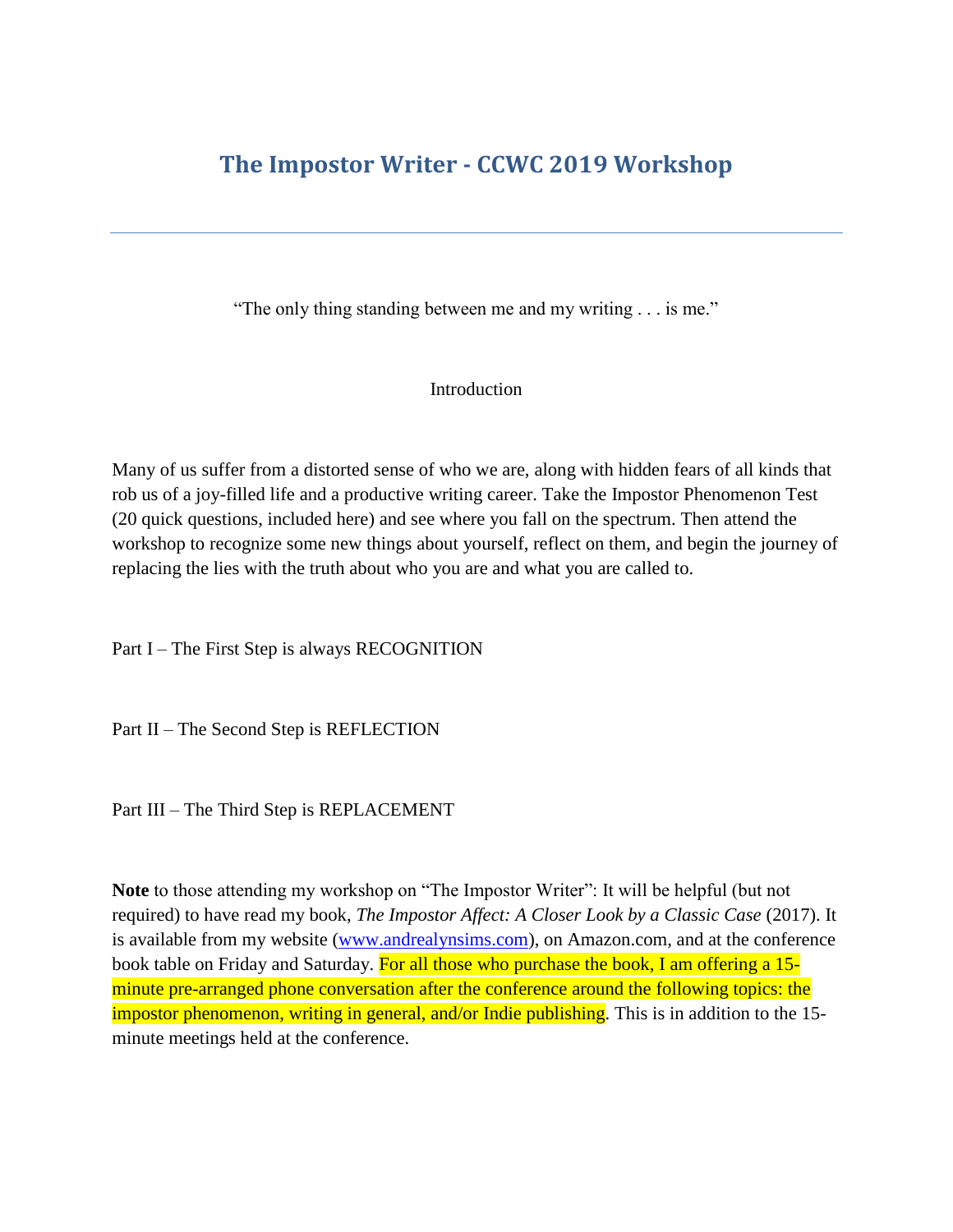## Impostor Phenomenon Test

## (Used with permission)

"Please answer the questions as honestly as possible. A rating of 1 means the previous statement is *not at all true*; a rating of 5 means the previous statement is *very true*; and an answer of 2, 3, or 4 represents the range were the statement may be true *rarely, sometimes,* or *often*. Please circle the number according to the way the statement applies to you or someone you know. It is best to give the first response that enters your mind rather than dwelling on each statement and thinking about it over and over" (Clance, 1985, p. 19- 22).

> 1. I have often succeeded on a test or task even though I was afraid that I would not do well before I undertook the task.

| (not at all) | (rarely) (sometimes) (often) | (very true) |
|--------------|------------------------------|-------------|

2. I can give the impression that I'm more competent than I really am.

1 2 3 4 5

3. I avoid evaluations if possible and have a dread of others evaluating me.

1 2 3 4 5

4. When people praise me for something I've accomplished, I'm afraid I won't be able to live up to their expectations of me in the future.

1 2 3 4 5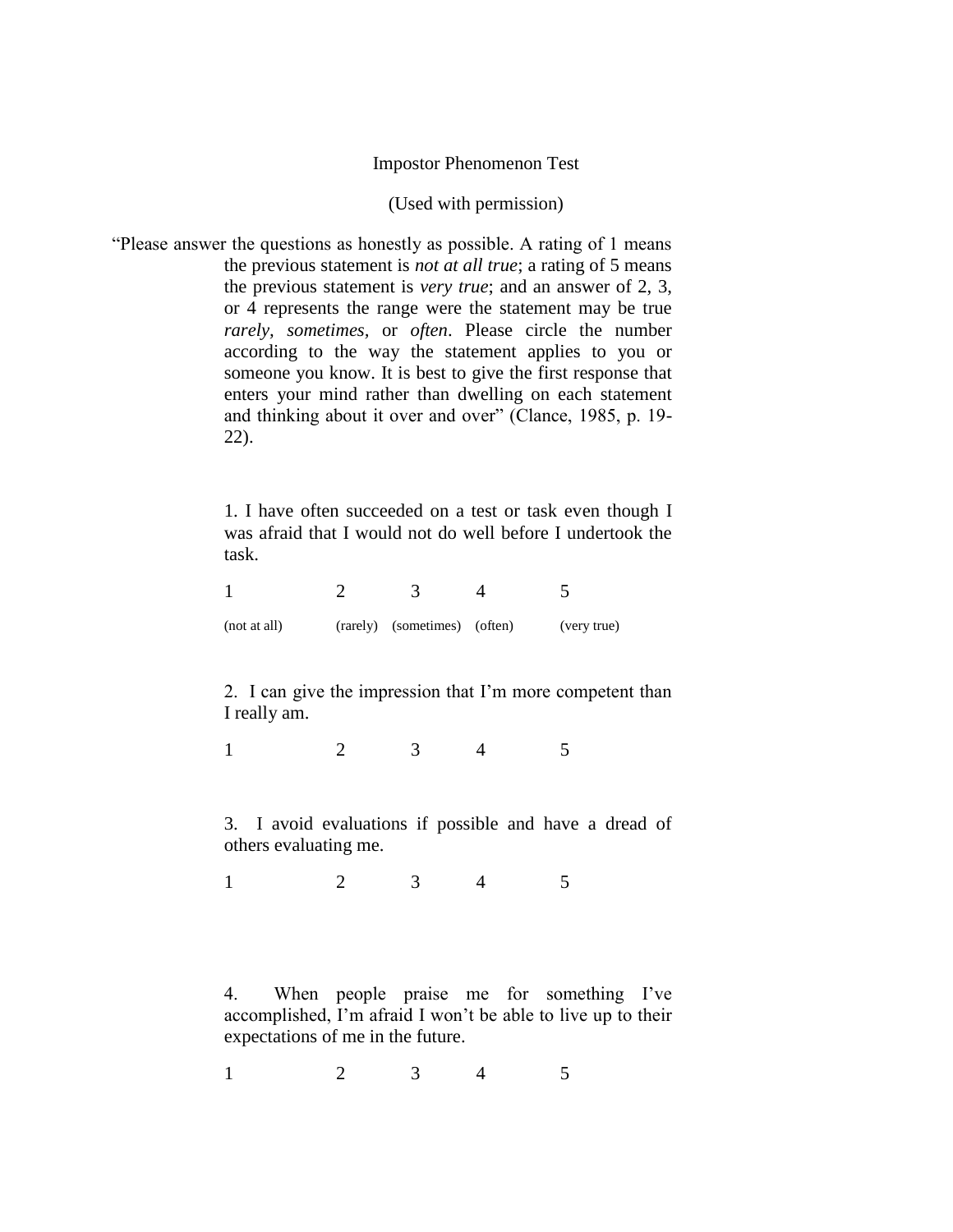5. I sometimes think I obtained my present position or gained my present success because I happened to be in the right place at the right time or knew the right people.

1 2 3 4 5 6. I'm afraid people important to me may find out that I'm not as capable as they think I am. 1 2 3 4 5 7. I tend to remember the incidents in which I have not done my best more than those times I have done my best. 1 2 3 4 5 8. I rarely do a project or task as well as I'd like to do it. 1 2 3 4 5 9. Sometimes I feel or believe that my success in my life or in my job has been the result of some kind of error. 1 2 3 4 5 10. It's hard for me to accept compliments or praise about my intelligence or accomplishments. 1 2 3 4 5 11. At times, I feel my success has been due to some kind of luck.

1 2 3 4 5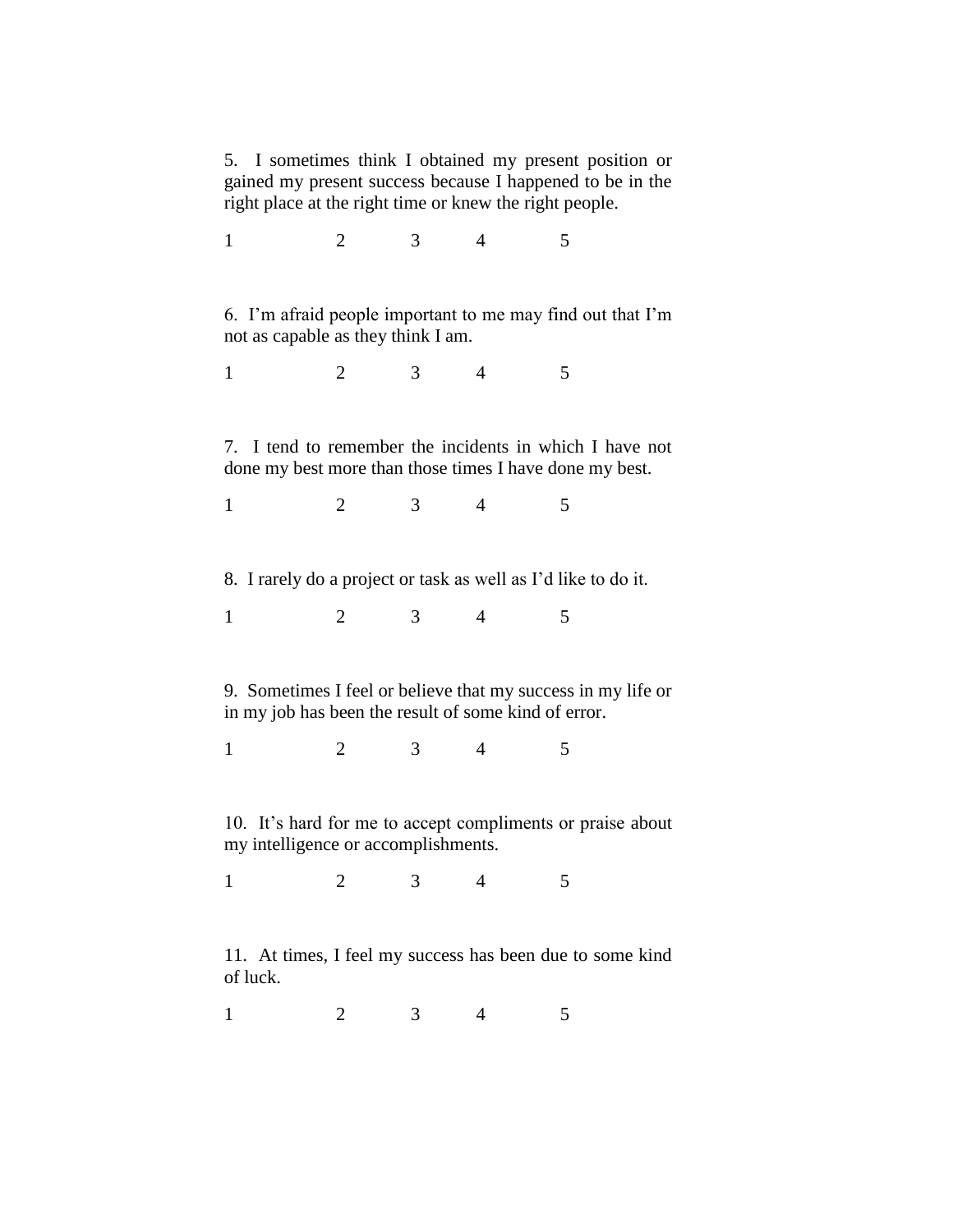12. I'm disappointed at times in my present accomplishments and think I should have accomplished much more.

1 2 3 4 5

13. Sometimes I'm afraid others will discover how much knowledge or ability I really lack.

1 2 3 4 5

14. I'm often afraid that I may fail at a new assignment or undertaking even though I generally do well at what I attempt.

1 2 3 4 5

15. When I've succeeded at something and received recognition for my accomplishments, I have doubts that I can keep repeating that success.

1 2 3 4 5

16. If I receive a great deal of praise and recognition for something I've accomplished, I tend to discount the importance of what I have done.

1 2 3 4 5

17. I often compare my ability to those around me and think they may be more intelligent that I am.

1 2 3 4 5

18. I often worry about not succeeding with a project or on an examination, even though others around me have considerable confidence that I will do well.